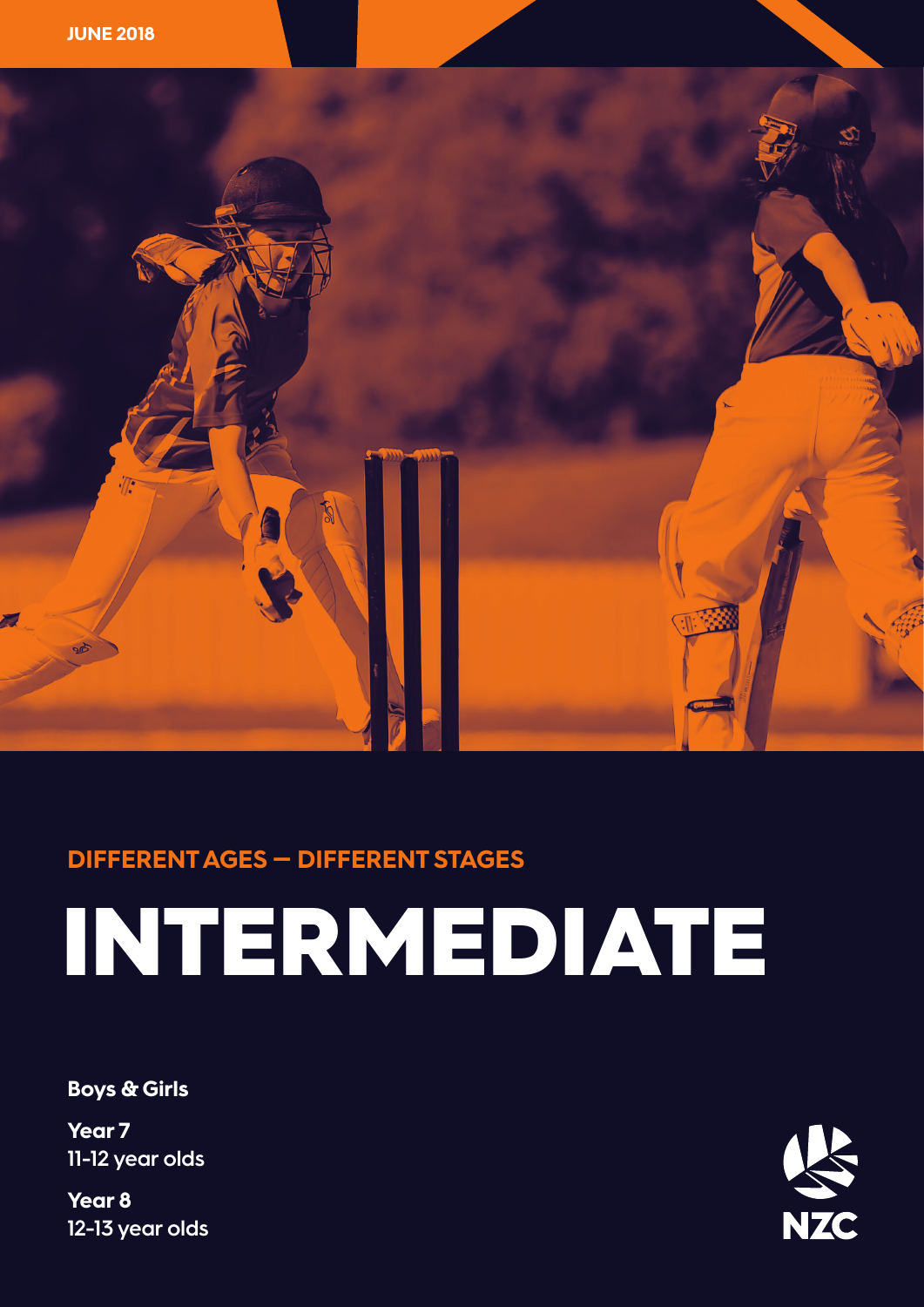

## INTERMEDIATE OBJECTIVE



|                                                | <b>BATTING</b>                                                               | <b>BOWLING</b>                                                                   | <b>FIELDING</b>                                                                                                                                                                                                         |
|------------------------------------------------|------------------------------------------------------------------------------|----------------------------------------------------------------------------------|-------------------------------------------------------------------------------------------------------------------------------------------------------------------------------------------------------------------------|
| <b>Accelerated Skill</b><br><b>Development</b> | Developing the ability to hit<br>all around the ground (360°)                | Develop a repeatable<br>bowling action.<br>Continued improvement in<br>accuracy  | Good skill execution of<br>low and high catching and<br>throwing accurately<br>Wicketkeeping: Using both<br>hands to create a large target<br>to catch the ball and ensuring<br>the elbows bend to absorb the<br>action |
| <b>Action Packed</b>                           | Recognising which balls<br>are easier to hit powerfully<br>(Decision making) | Improved Accuracy + More<br>Wickets = Further Successes                          | Anticipating each ball, with the<br>possibility it may come to you!                                                                                                                                                     |
| <b>Fast Paced</b>                              | Judging runs to be scored by<br>positive and decisive calling                | With improved accuracy,<br>there will be less time spent<br>on re-bowling extras | Opportunity to dive and stop<br>the ball, along with being able<br>to chase and throw to initiate<br>runouts                                                                                                            |
| <b>Maximum involvement</b>                     | All players get an<br>opportunity to spend time<br>out in the middle         | Bowlers can begin to bowl to<br>the field placements                             | Anticipating that every ball is<br>going to come to you, with<br>their being fewer fielders                                                                                                                             |